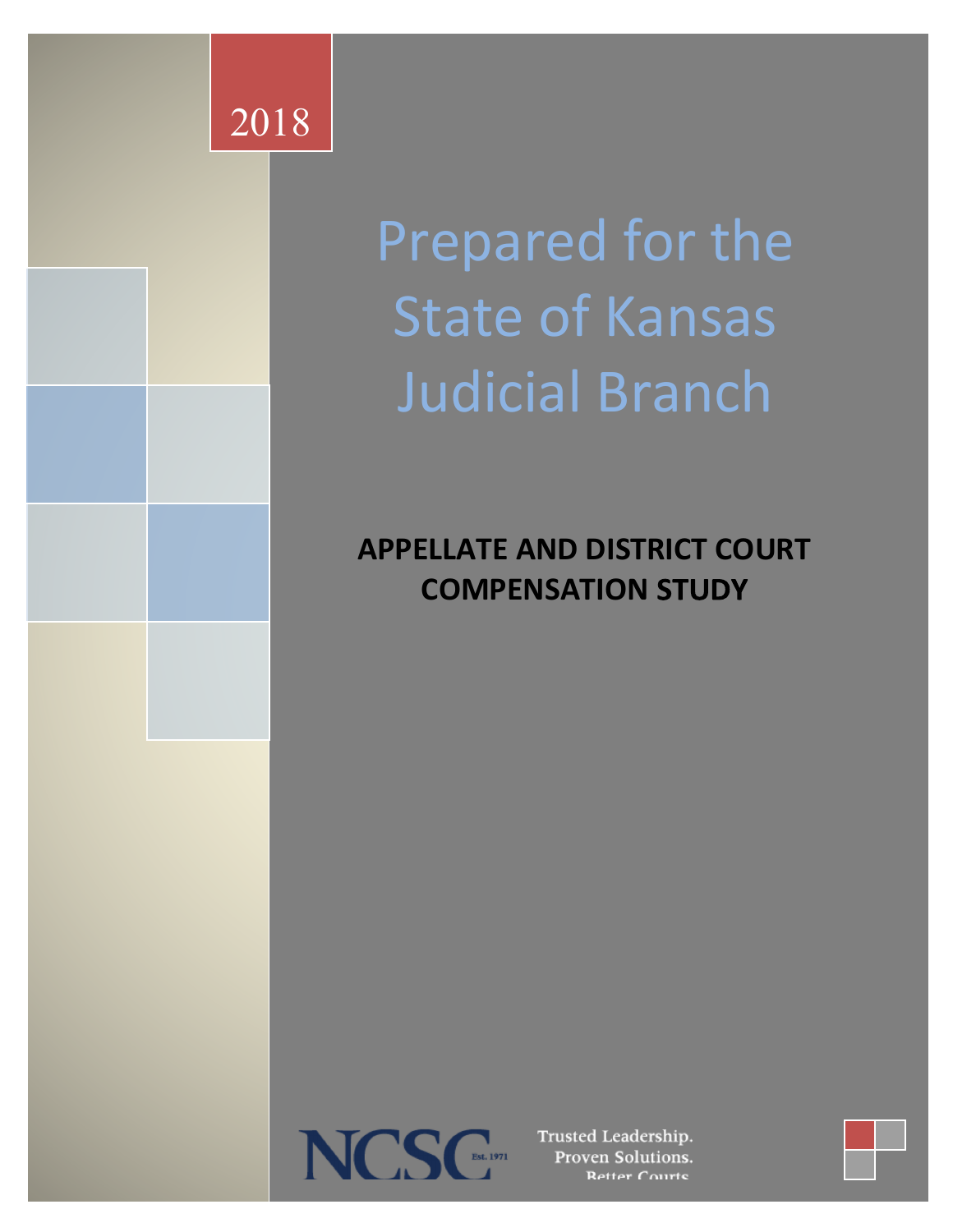### **Table of Contents**

| <b>INTRODUCTION</b>                 |                  |
|-------------------------------------|------------------|
| <b>CLASSIFICATION PLAN</b>          | $\boldsymbol{a}$ |
| <b>JOB EVALUATIONS SECURE 2006</b>  |                  |
| THE PAY PLAN                        |                  |
| <b>IMPLEMENATION RECOMMENDATONS</b> |                  |
| RECOMMENDATIONS FOR MODERNIZATION   | 11               |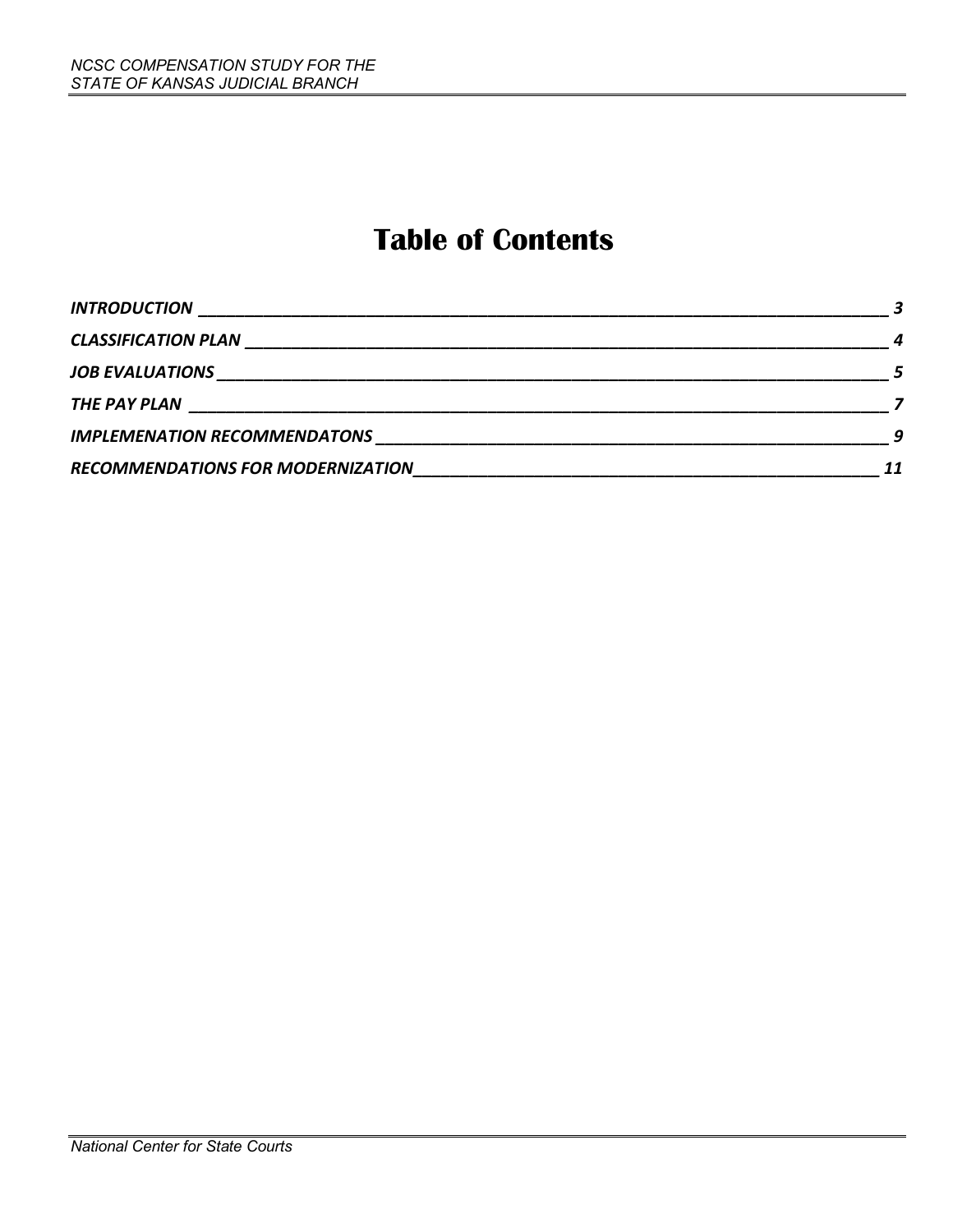# INTRODUCTION

The National Center for State Courts (NCSC) was contracted by the State of Kansas Judicial Branch to study and prepare compensation recommendations. The goals of the project were to:

- Review and analyze the job duties of all positions.
- Draft new classifications as needed.
- Develop a compensation structure that incorporates both internal and external equity using an appropriate and easy to implement method.
- Propose appropriate compensation schedules that reflect comparisons to the market and the local business environment.

The study provides the following:

- Recommendations for new classifications (under separate cover).
- An assessment of the relative market with respect to pay including regional, state and local external labor market data and analysis.
- Paygrade recommendations
- Proposed compensation plan expansion.
- Recommendations to modernize the Kansas Judicial Branch compensation and personnel system.

The consultants used by the NCSC for the project, Mindy Masias and Eric Brown are Colorado Judicial Department employees who are employed as the Chief of Staff and Director of Human Resources, respectively.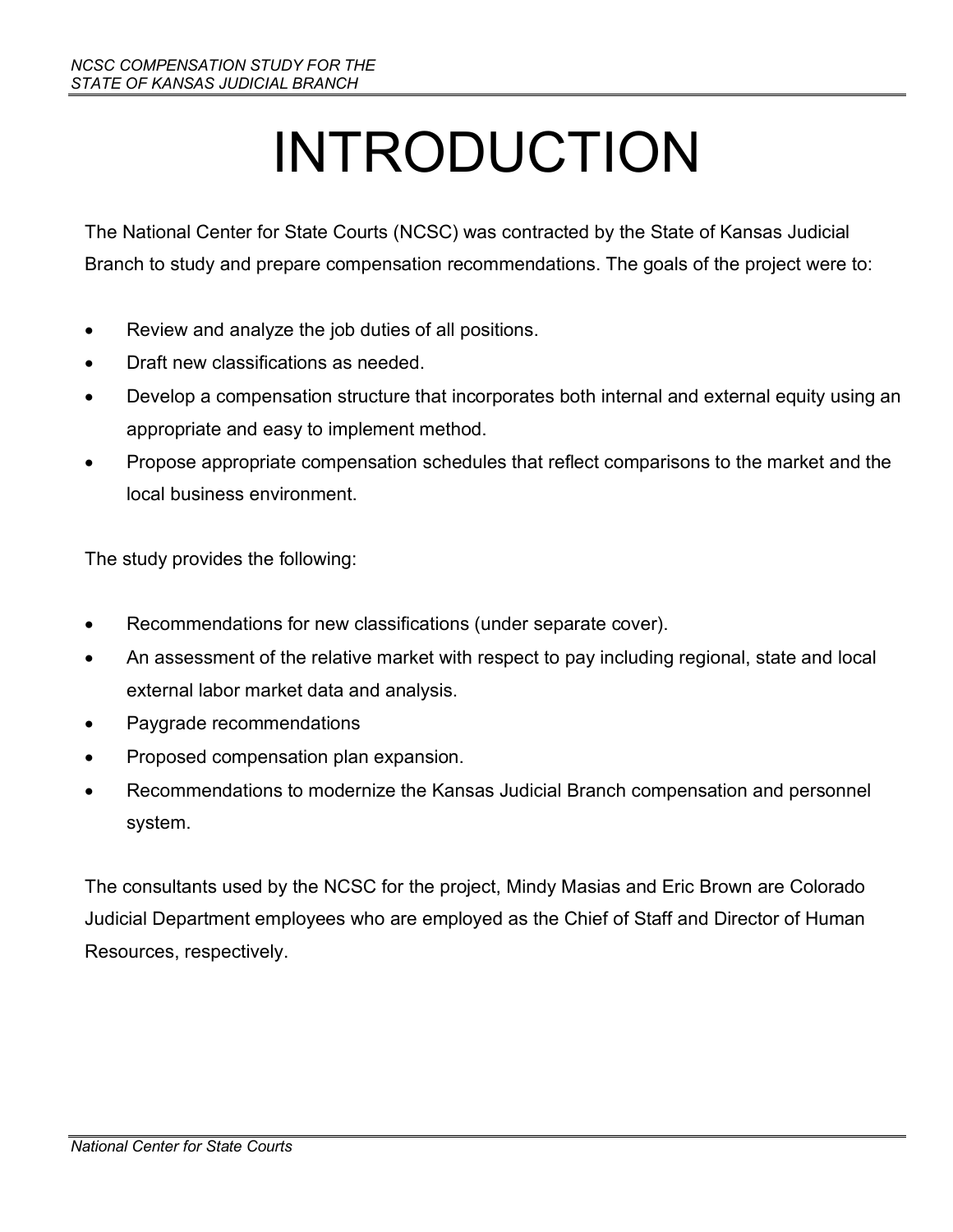# CLASSIFICATION PLAN

Based upon the information collected and analyzed, recommendations for creation of new job descriptions have been made under separate cover. Modifications and new classifications were created based upon information received by current administrative staff and in comparison, to staffing patterns of similar state courts.

Class specifications were developed within an existing general format that included the nature of work, essential functions, knowledge, skills and abilities needed and minimum education and experience requirements. Specifications represent a general definition of each classification, and are not intended to include all possible duties or necessary elements, or to preclude any duties or necessary elements.

Recommended job descriptions will be provided under separate cover.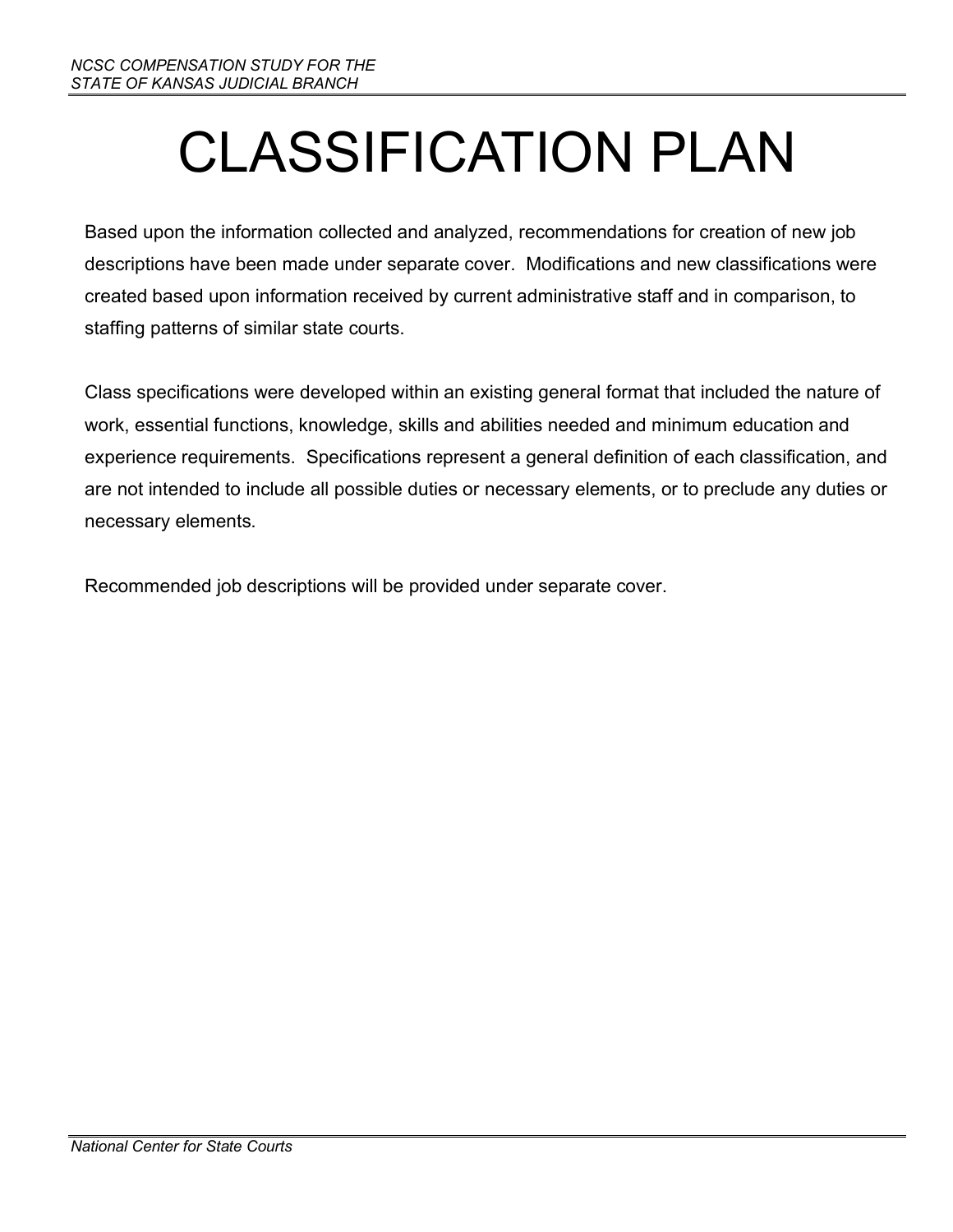# JOB EVALUATIONS

In order to achieve the objective of providing equitable pay recommendations, the NCSC used the "Position Benchmark Method" to determine the relative worth of different classes of work.

#### **Position Benchmark Method**

The Position Benchmark Method is a factor comparison method of job evaluation. In factor comparison, the importance of jobs is analyzed through a series of defined factors. Jobs of a different nature or in different organizational units are evaluated against all other jobs by comparing similar jobs to factor definitions, not by comparing jobs to jobs. When properly applied, the Position Benchmark Method facilitates the equitable, objective analysis and evaluation of all separate and distinct classes of work.

The consultants evaluated each class by determining the degree of definition for each job factor that best fit the duties and responsibilities of work to that of the external market. Values for all factors were evaluated to assess relative internal worth of a class and determine if the classification was a match to the external benchmarks.

Four factors were used for the evaluation of all classes. These include:

- Functional Responsibilities
- Scope and Effect of Decisions and Action
- Supervision Exercised/Scope of Responsibility
- Problem Solving and Complexity of Job Duties

It should be emphasized that job evaluation is a process or technique designed to assist management in establishing equitable pay relationships between classes of positions. The results of job evaluation must be viewed as guiding and should be balanced with any other legal, institutional and organizational goals and concerns in arriving at decisions on pay.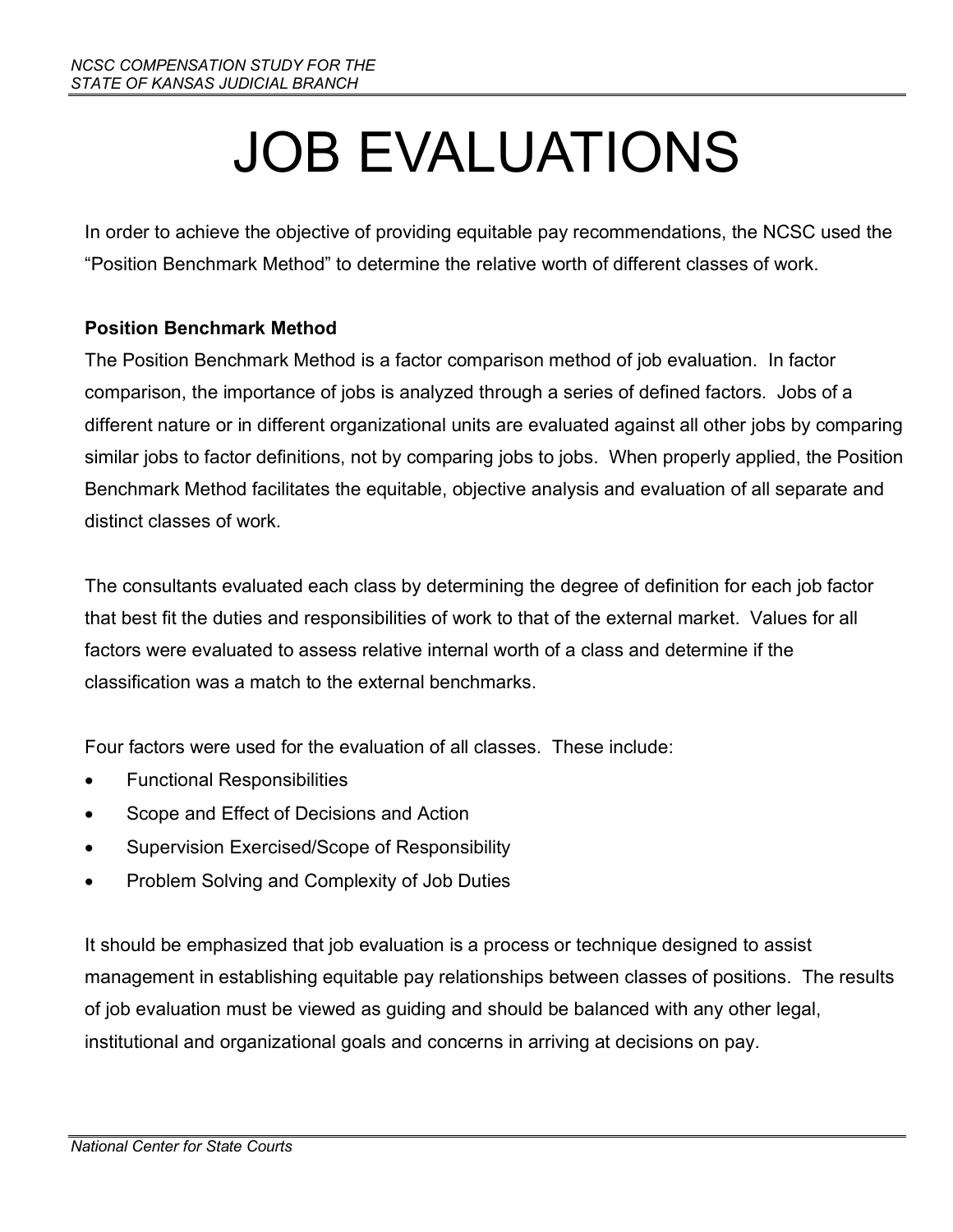Using the Position Benchmark Method, all classes of work were fit into distinguishable levels of job duties and responsibilities. Logical breaks were used in the continuum of total points to determine these levels of compensation. Job class descriptions are provided in a separate report.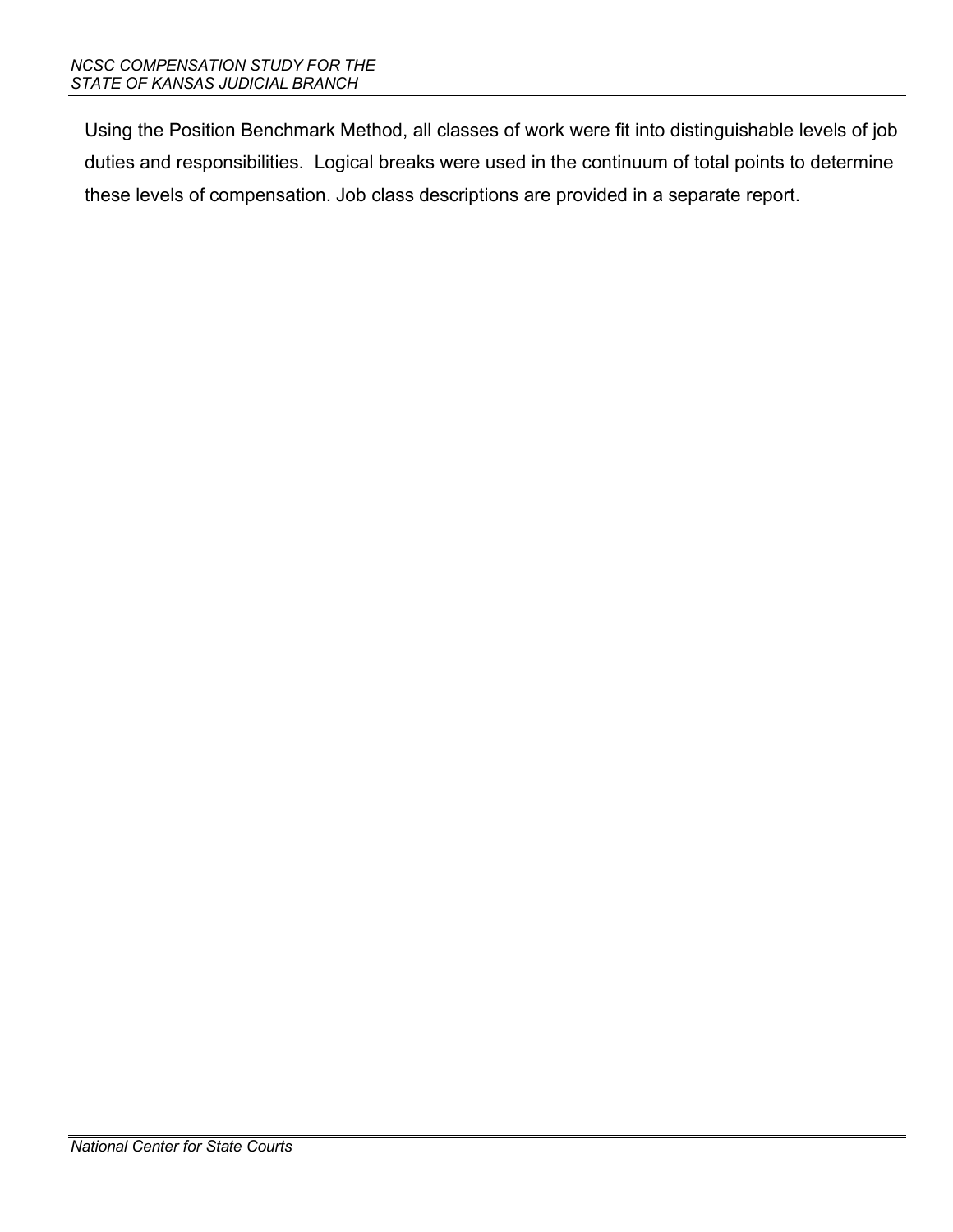# THE PAY PLAN

The second major component of the project was to develop a compensation structure, which incorporates the recommended classification structure and is capable of maintaining competitive pay rates. The NCSC did so with three fundamental principles in mind: 1) provide an equal compensation structure for work of a similar nature; 2) provide the means for compensating employees for continued service; and 3) establish rates of compensation that will aid in the recruitment and retention of qualified personnel. This section of the report describes the methodology used to develop the recommended pay plan as well as a description of the pay survey data.

#### **Comparison Criteria**

In the appraisal and use of pay data, the following considerations deserve emphasis:

- Exact comparisons among organizations as to duties and working conditions of positions are difficult to make. Job descriptions provided are a close proximity match to like positions based on industry job descriptions.
- Pay survey data, if a workable plan is to result, should be analyzed and considered as a measure of tendency in the labor market and must be applied with regard to past pay practices of the court and organizational hierarchy.
- Pay data is at best a general guide as to the appropriate rates of pay for jobs. Consideration should be given to complexity, cultural norms or labor shortages.
- A key consideration in establishing compensation for non-benchmarked positions was the use of internal equity to similar positions in terms of complexity and reporting relationships.

### **Market Comparisons**

Pay grade recommendations were derived from a review of several sources of data. The salary ranges for job classifications similar to those found from the following entities were given significant consideration when establishing grade recommendations:

- Bureau of Labor Statistics
- City of Kansas City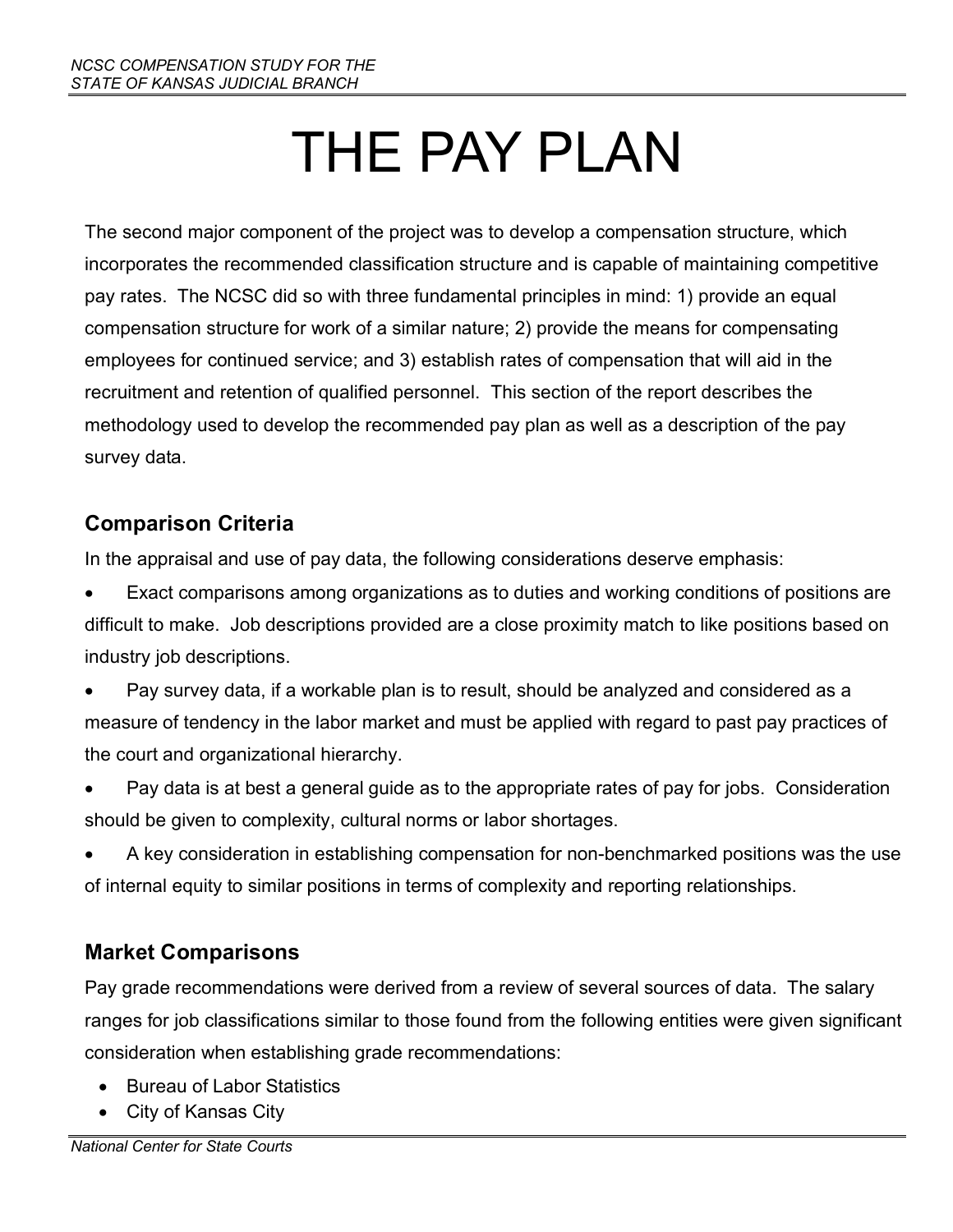- City of Lawrence
- City of Olathe
- City of Overland Park
- State of Colorado Judiciary
- State of Iowa
- State of Missouri

### **Data Equalizer**

It should be noted that ERI survey data, a third-party survey, was used for the purpose of equalizing data from state to state. For instance, if the State of Kansas economy is lower or higher in comparison to other states' economies, the other states' compensation figures are adjusted by an equal percentage difference.

The following considerations were used in attempt to create continuity in the pay plan:

- Midranges were matched to market data for benchmarked positions.
- Non-benchmarked positions were linked to benchmarked jobs to ensure internal consistency. Internal equity was a consideration in establishing pay for non-benchmarked positions.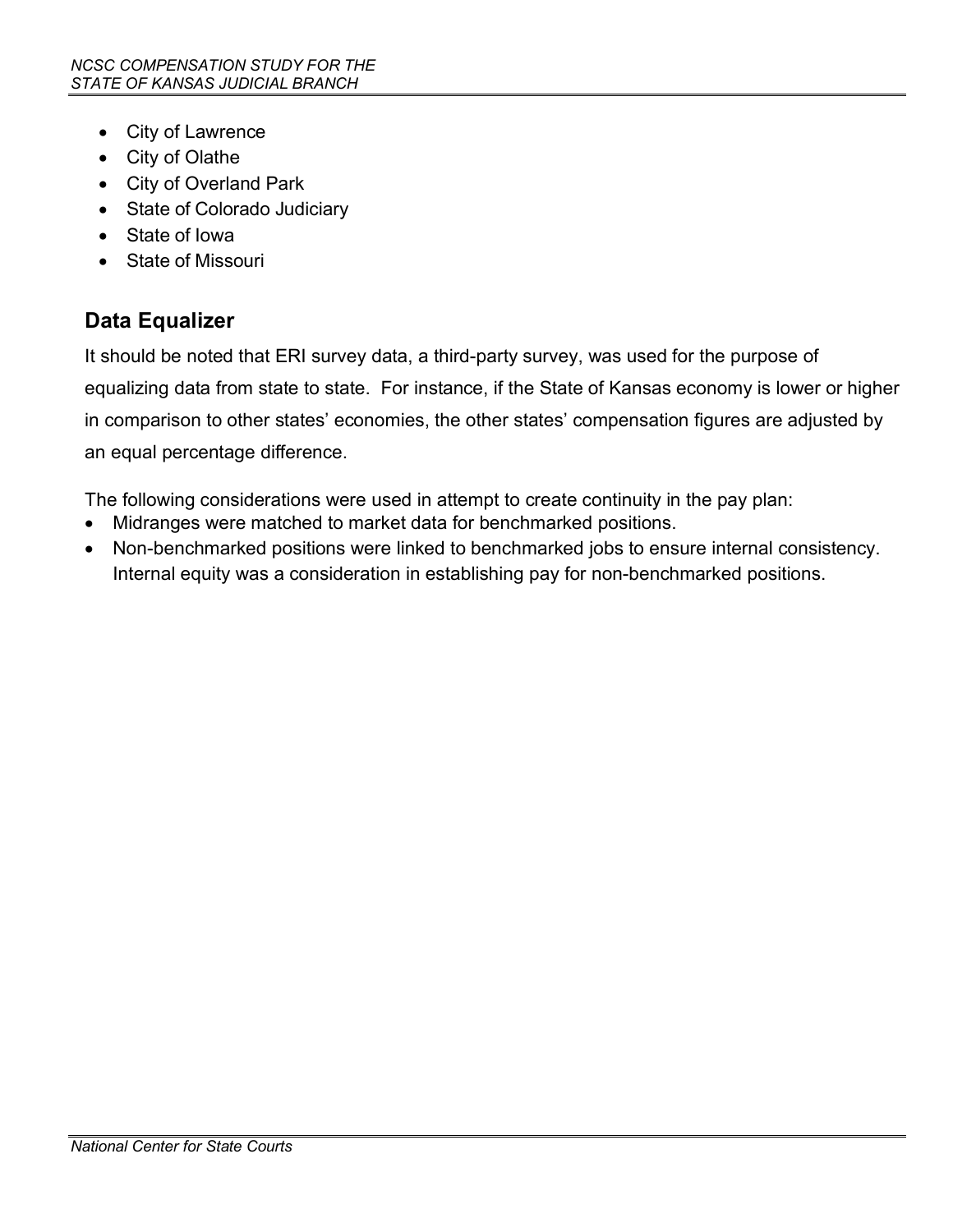# IMPLEMENTATION RECOMMENDATONS

A total of 107 of the 108 job classes studied were found to be 2.4-18.6% out of alignment. Timely implementation of the pay recommendations is necessary in order to be competitive with the market salary.

Progress toward implementation of market salary has been made since the 2016 compensation study. Base pay is the foundation of any compensation package and includes health, retirement, and other non-tangible benefits. How well the Kansas Judicial Branch base pay program is designed and administered will have a major impact on the organization's ability to attract and retain the skills needed for success. If base pay is administered in a manner that is viewed as equitable and competitive, it will facilitate meeting organizational objectives. The NCSC recommends a pay increase for all employees where the study indicates midranges fell below market. If recommendations cannot be implemented in full due to lack of resources, it is recommended that incremental effort toward implementing the study results be made as funding becomes available that attempts to treat all similarly situated employees equitably.

### **Prioritization**

On average, it is recommended grades be adjusted by 8%. Some classes are recommended for higher than an 8% increase, while others require less than an 8% increase, dependent upon market.

It is recommended that those job classes which are 8% or more out of market alignment receive first priority for compensation increases.

Several job classes are less than 2% out of alignment (one grade difference). In these instances, no more than the recommended increase is recommended, even if an across the board increase is awarded. Compensation above market is not recommended.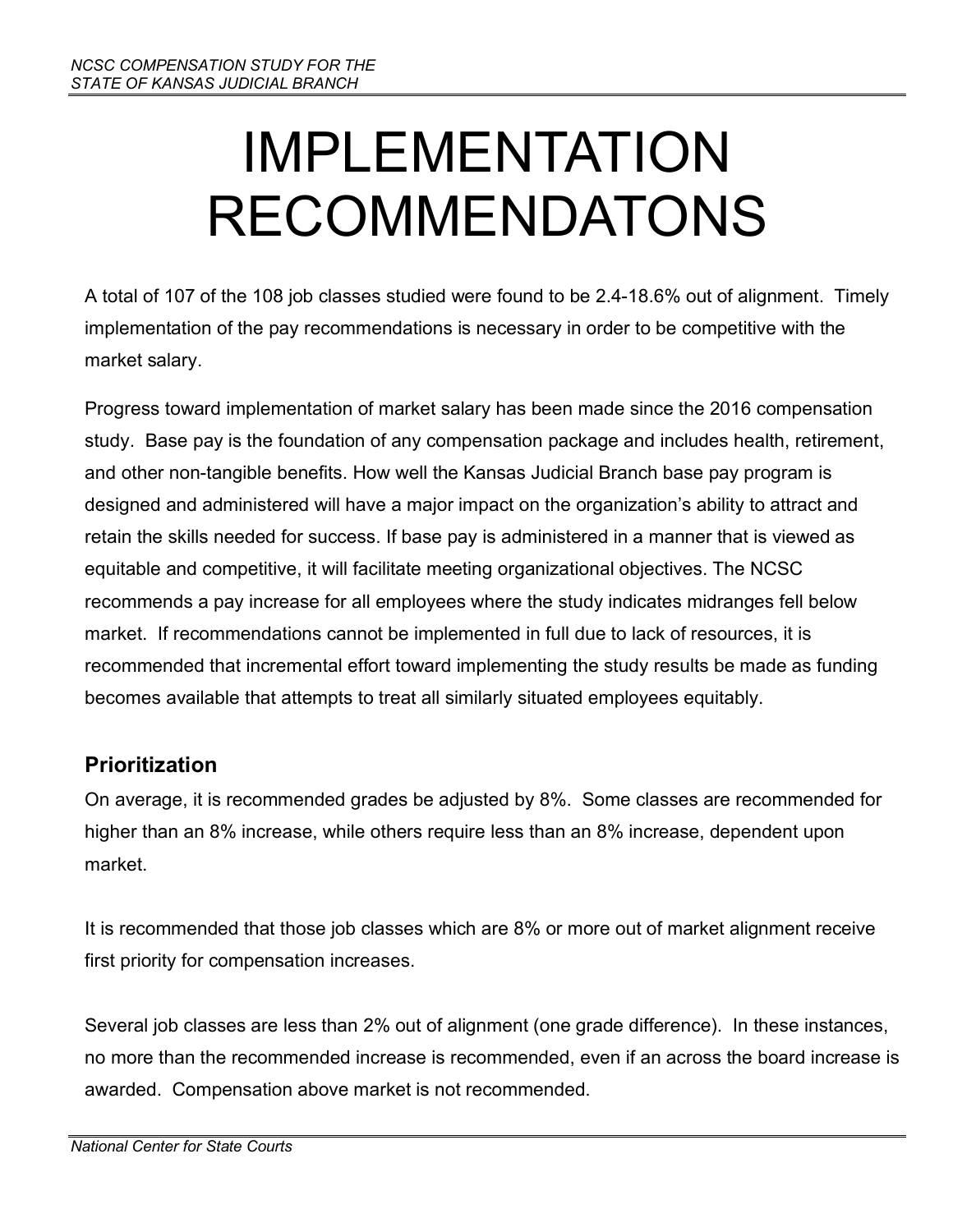### **Pay Plan Expansion**

The attached recommendations in some instances exceeded the current pay plan. The FY19 Pay Plan includes salary ranges from 1-58. The compensation recommendations include expansion of the pay plan that include up to grade 63 in some instances. Without expansion to the FY19 Pay Plan, the State of Kansas Judicial Branch will be unable to achieve market value pay.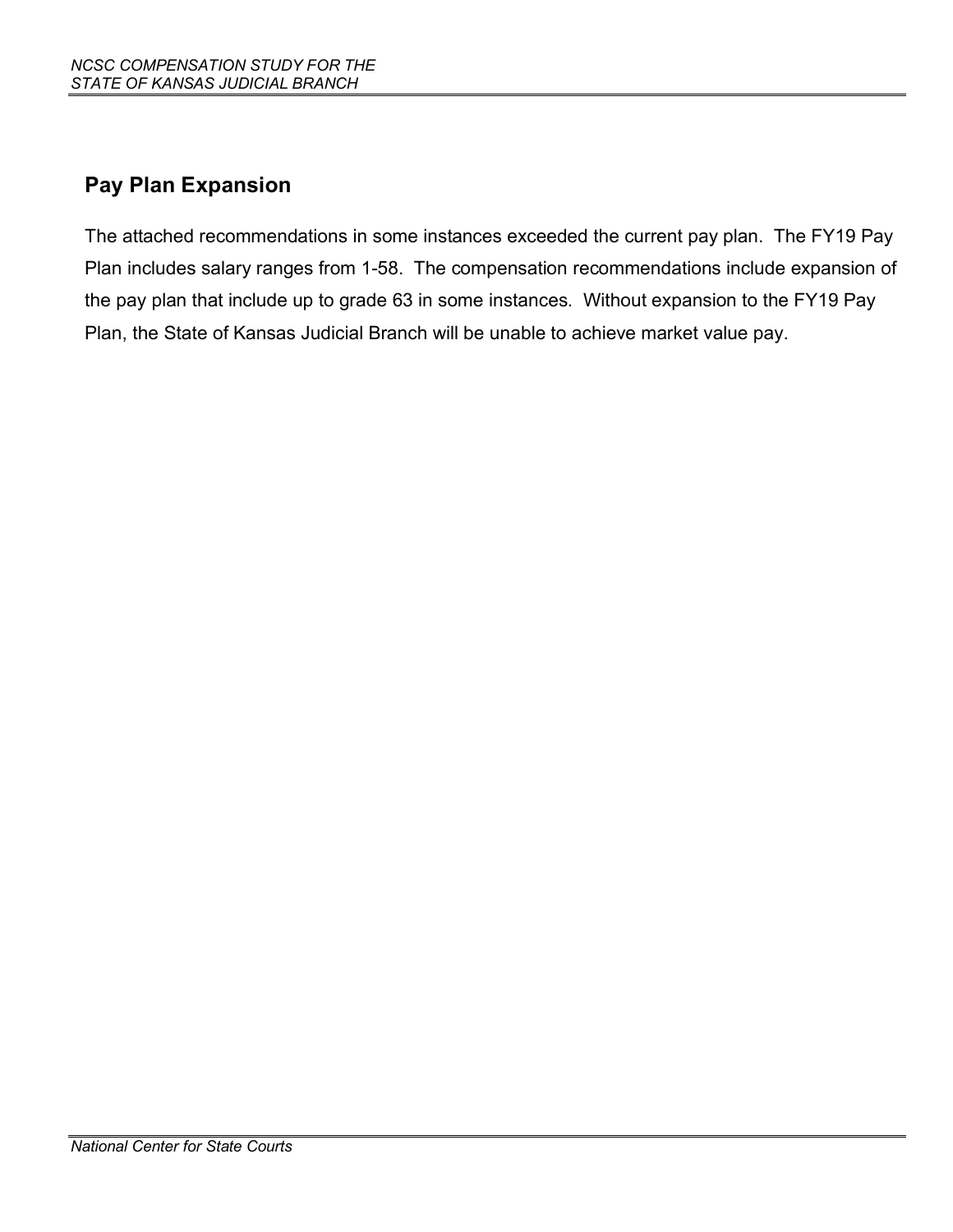## RECOMMENDATIONS FOR MODERNIZATION

The privilege of working with the staff of the Kansas Judicial Branch has allowed the National Center for State Courts to understand the State of Kansas Judicial Branch compensation system and personnel practices. With great respect for the progress that has been made over the last several years, and in recognition of the talent and energy of current administrative staff, the following recommendations are provided in order to aid the State of Kansas Judicial Branch to modernize compensation practices.

#### **Compensation Philosophy**

As a basic foundation of an advanced compensation program, it is highly recommended the State of Kansas Judicial Branch develop and maintain a compensation philosophy. A compensation philosophy provides greater transparency and predictability for staff, management and outside stakeholders such as the legislature and budget analysts.

At minimum, a compensation philosophy will provide guiding principles on the methodology for setting compensation and define principles and rules surrounding compensation practices.

#### **Open Compensation Ranges**

It is recommended the Judicial Branch consider eliminating pay grades and steps and develop open compensation ranges to allow for increased agility to respond to market conditions. Open ranges are in line with prevailing compensation practices.

Accuracy in setting compensation is difficult to achieve with grades and steps. For instance, if the study revealed a class lagged the market by 4.1%, but grades are 2.5% apart, the recommendation to round up or down is needed.

#### **Pay for performance**

The Judicial Branch is encouraged to consider implementing some form of pay for performance. Studies reveal pay for performance decreases the typical entitlement mentality often associated with large workforces where pay increases are provided regardless of performance.

Additionally, when management must address performance issues with an employee, but a pay increase is provided, it is confusing not only for the employee but any outside arbitrator in an employment settlement dispute.